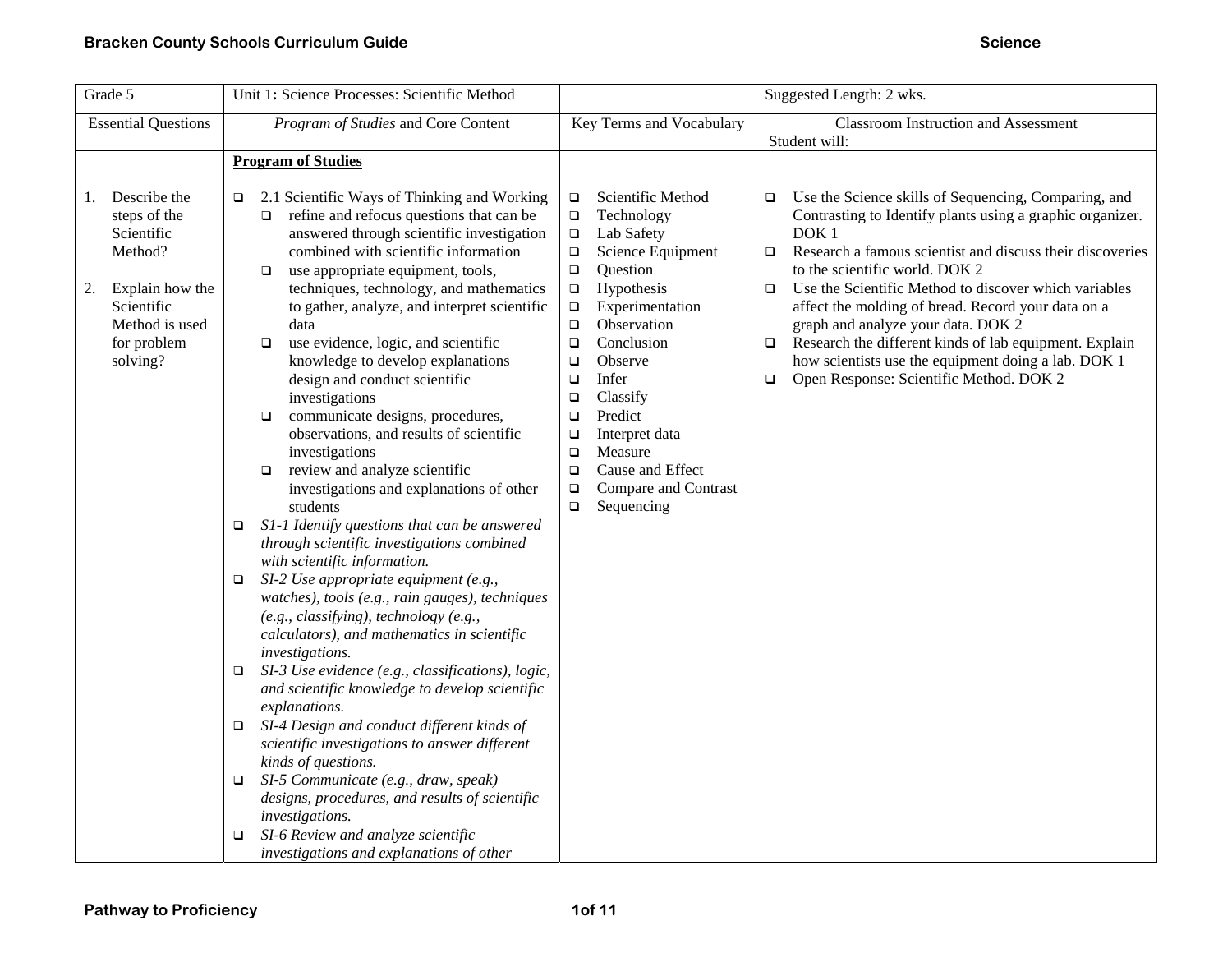| Grade 5                    | Unit 1: Science Processes: Scientific Method |                          | Suggested Length: 2 wks.                                     |
|----------------------------|----------------------------------------------|--------------------------|--------------------------------------------------------------|
| <b>Essential Questions</b> | <i>Program of Studies</i> and Core Content   | Key Terms and Vocabulary | <b>Classroom Instruction and Assessment</b><br>Student will: |
|                            | students.                                    |                          |                                                              |

| <b>Classroom Instruction and Assessment</b>                                                                                                                                                                                                                                 |
|-----------------------------------------------------------------------------------------------------------------------------------------------------------------------------------------------------------------------------------------------------------------------------|
|                                                                                                                                                                                                                                                                             |
|                                                                                                                                                                                                                                                                             |
|                                                                                                                                                                                                                                                                             |
| Explore how the water cycle affects our atmosphere.<br>Write an article describing the path of one drop of<br>water as it moves though the water cycle. Explain<br>Weather varies depending on many factors. These<br>factors are closely interrelated. A change in any one |
| can bring about a change in the others. List several                                                                                                                                                                                                                        |
| factors that could affect our weather. For each factor<br>listed, describe what type of weather that might                                                                                                                                                                  |
| Design a model showing the effects of water erosion                                                                                                                                                                                                                         |
|                                                                                                                                                                                                                                                                             |
| Describe what a mountain climber would need to                                                                                                                                                                                                                              |
| climb Mt. Everest. Explain why he would need these                                                                                                                                                                                                                          |
| Design a model of our Solar System. DOK 2                                                                                                                                                                                                                                   |
| Open Response: Water Cycle and Erosion. DOK 2                                                                                                                                                                                                                               |
|                                                                                                                                                                                                                                                                             |
|                                                                                                                                                                                                                                                                             |
|                                                                                                                                                                                                                                                                             |
|                                                                                                                                                                                                                                                                             |
|                                                                                                                                                                                                                                                                             |
|                                                                                                                                                                                                                                                                             |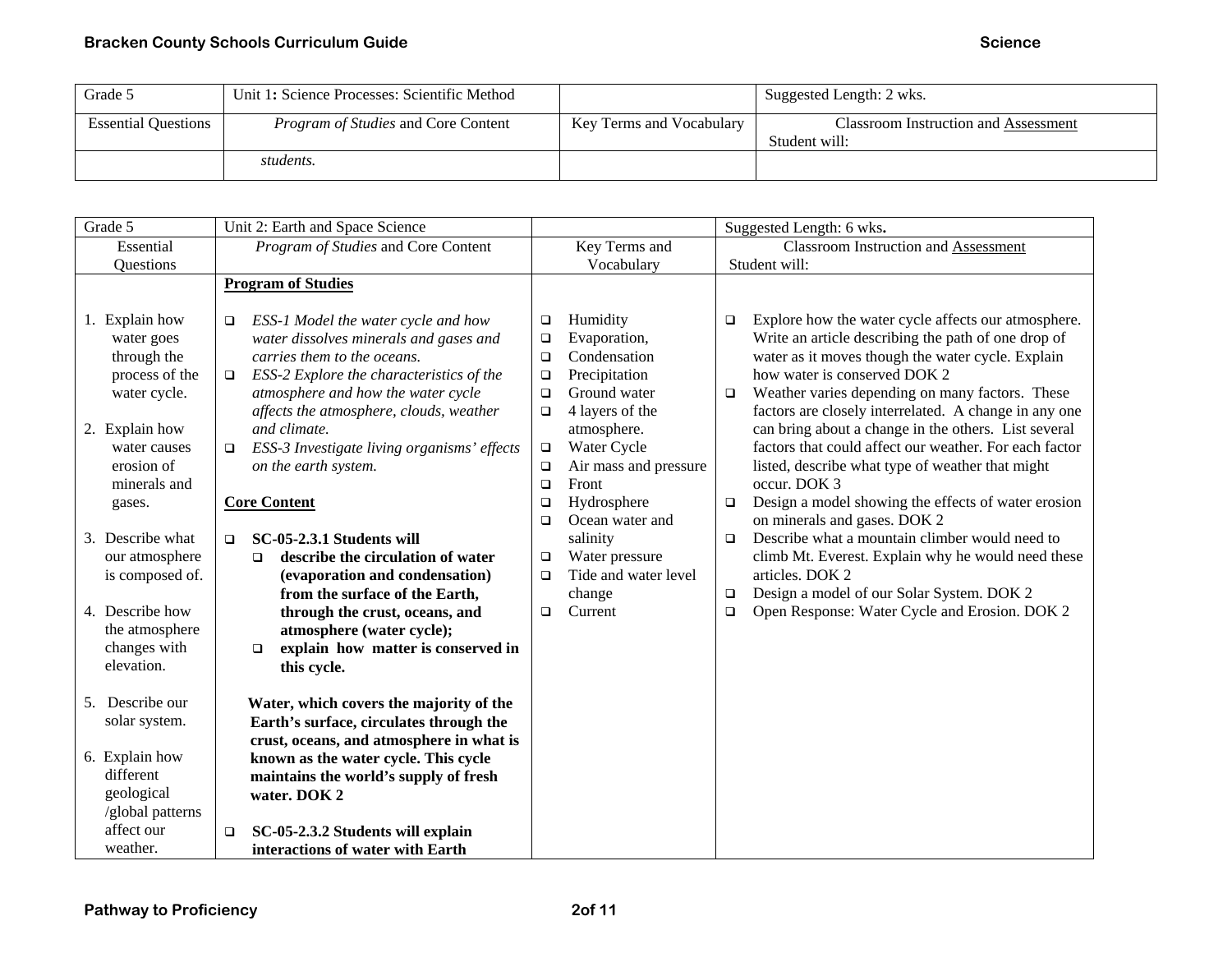| Grade 5   | Unit 2: Earth and Space Science                                                                                                                                                                                                                                                                                                                                                                                                                                                                                                                                                                                                                                                                                                                                                                                                                      |               | Suggested Length: 6 wks.             |
|-----------|------------------------------------------------------------------------------------------------------------------------------------------------------------------------------------------------------------------------------------------------------------------------------------------------------------------------------------------------------------------------------------------------------------------------------------------------------------------------------------------------------------------------------------------------------------------------------------------------------------------------------------------------------------------------------------------------------------------------------------------------------------------------------------------------------------------------------------------------------|---------------|--------------------------------------|
| Essential | Program of Studies and Core Content                                                                                                                                                                                                                                                                                                                                                                                                                                                                                                                                                                                                                                                                                                                                                                                                                  | Key Terms and | Classroom Instruction and Assessment |
| Questions |                                                                                                                                                                                                                                                                                                                                                                                                                                                                                                                                                                                                                                                                                                                                                                                                                                                      | Vocabulary    | Student will:                        |
|           | materials and results of those<br>interactions (e.g., dissolving minerals,<br>moving minerals and gases).<br>Water dissolves minerals and gases and<br>may carry them to the oceans. DOK 3<br>SC-05-2.3.3 Students will:<br>□<br>describe Earth's atmosphere as a<br>$\Box$<br>relatively thin blanket of air<br>consisting of a mixture of nitrogen,<br>oxygen, and trace gases, including<br>water vapor;<br>analyze atmospheric data in order<br>□<br>to draw conclusions about real life<br>phenomena related to atmospheric<br>changes and conditions.<br>Earth is surrounded by a relatively thin<br>blanket of air called the atmosphere.<br>The atmosphere is a mixture of nitrogen,<br>oxygen, and trace gases that include<br>water vapor. The atmosphere has<br>different properties at different<br>elevations. Conclusions based on the |               |                                      |
|           | interpretation of atmospheric data can<br>be used to explain real life phenomena<br>(e.g., pressurized cabins in airplanes,<br>mountain-climber's need for oxygen).<br>DOK <sub>3</sub>                                                                                                                                                                                                                                                                                                                                                                                                                                                                                                                                                                                                                                                              |               |                                      |
|           | <b>SC-05-2.3.4 Students will:</b><br>$\Box$<br>analyze global patterns of<br>$\Box$<br>atmospheric movement;<br>explain the basic relationships of<br>$\Box$<br>patterns of atmospheric movement<br>to local weather.                                                                                                                                                                                                                                                                                                                                                                                                                                                                                                                                                                                                                                |               |                                      |
|           | <b>Global patterns of atmospheric</b>                                                                                                                                                                                                                                                                                                                                                                                                                                                                                                                                                                                                                                                                                                                                                                                                                |               |                                      |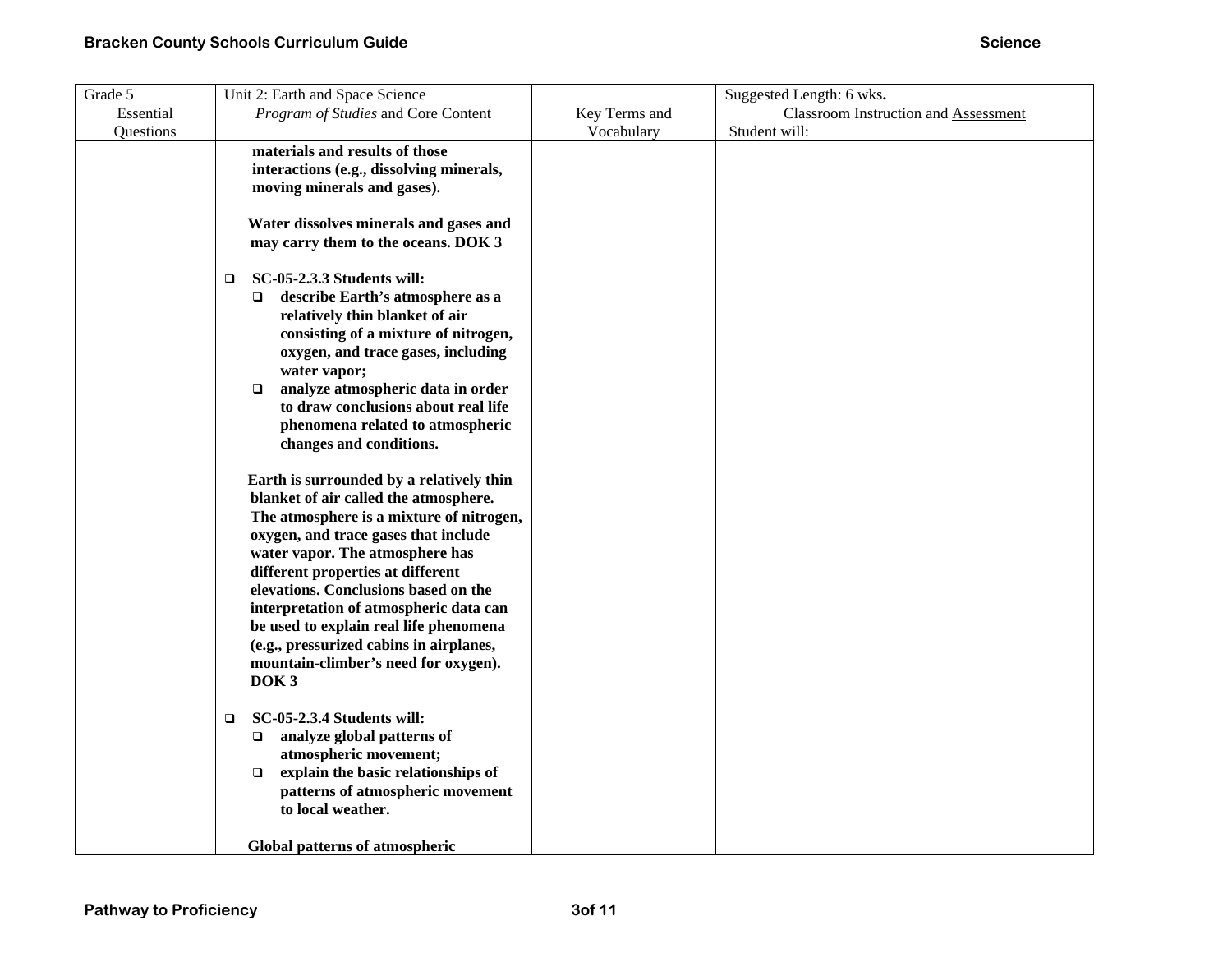| Grade 5   | Unit 2: Earth and Space Science                                                                                                                                                       |               | Suggested Length: 6 wks.                    |
|-----------|---------------------------------------------------------------------------------------------------------------------------------------------------------------------------------------|---------------|---------------------------------------------|
| Essential | Program of Studies and Core Content                                                                                                                                                   | Key Terms and | <b>Classroom Instruction and Assessment</b> |
| Questions |                                                                                                                                                                                       | Vocabulary    | Student will:                               |
|           | movement can be observed and/or                                                                                                                                                       |               |                                             |
|           | analyzed by interpreting patterns within                                                                                                                                              |               |                                             |
|           | data. Atmospheric movements influence                                                                                                                                                 |               |                                             |
|           | local weather. Oceans have a major                                                                                                                                                    |               |                                             |
|           | effect on climate, because water in the                                                                                                                                               |               |                                             |
|           | oceans holds a large amount of heat.                                                                                                                                                  |               |                                             |
|           | Related data can be used to predict                                                                                                                                                   |               |                                             |
|           | change in weather and climate. DOK 3                                                                                                                                                  |               |                                             |
|           | SC-05-2.3.5 Students will compare<br>$\Box$<br>components of our solar system,<br>including using models/representations<br>that illustrate the system and resulting<br>interactions. |               |                                             |
|           | Earth is the third planet from the Sun in                                                                                                                                             |               |                                             |
|           | a system that includes the moon, the                                                                                                                                                  |               |                                             |
|           | Sun, eight other planets and their                                                                                                                                                    |               |                                             |
|           | moons, and smaller objects. The Sun, an                                                                                                                                               |               |                                             |
|           | average star, is the central and largest                                                                                                                                              |               |                                             |
|           | body in the solar system.                                                                                                                                                             |               |                                             |
|           | Models/diagrams provide understanding                                                                                                                                                 |               |                                             |
|           | of scale within the solar system. DOK 2                                                                                                                                               |               |                                             |

| Grade 5                               |                                                      |              | Unit 3: Life Science - Cells                                                                                                                                                                                                                                                                              |                                 |                                                                                              |              | Suggested Length: 6 wks.                                                                                                                                                                                                                                              |
|---------------------------------------|------------------------------------------------------|--------------|-----------------------------------------------------------------------------------------------------------------------------------------------------------------------------------------------------------------------------------------------------------------------------------------------------------|---------------------------------|----------------------------------------------------------------------------------------------|--------------|-----------------------------------------------------------------------------------------------------------------------------------------------------------------------------------------------------------------------------------------------------------------------|
| <b>Essential Questions</b>            |                                                      |              | Program of Studies and Core Content                                                                                                                                                                                                                                                                       |                                 | Key Terms and                                                                                |              | <b>Classroom Instruction and Assessment</b>                                                                                                                                                                                                                           |
|                                       |                                                      |              |                                                                                                                                                                                                                                                                                                           |                                 | Vocabulary                                                                                   |              | Student will:                                                                                                                                                                                                                                                         |
|                                       |                                                      |              | <b>Program of Studies</b>                                                                                                                                                                                                                                                                                 |                                 |                                                                                              |              |                                                                                                                                                                                                                                                                       |
| function of<br>organelles<br>keeps an | Explain how the<br>different cell<br>organism alive. | o.<br>$\Box$ | 5-LS-1 Recognize the relationship between<br>structure and function at all level of<br>organization (e.g., organ systems, whole<br>organisms, and ecosystems).<br>5-LS-2 Model cells and recognizes that cells<br>carry out functions needed to sustain life. All<br>organisms are composed of cells, the | $\Box$<br>□<br>◻<br>□<br>□<br>□ | Cell<br>Cell Division<br>Food Chain<br>Food Web<br><b>Nucleus</b><br><b>Tissue</b><br>Organs | ❏<br>◻<br>o. | Explain the cellular organization in all living<br>organisms. DOK 1<br>Describe the 3 major differences between<br>plant and animal cells. (Shape, Chloroplast,<br>Cell Wall) DOK 1<br>Choose four organilles found in the<br>plant/animal cell and explain how these |
|                                       | Describe how<br>dead cells are                       |              | fundamental unit of life. Most organisms are<br>single cells; other organisms, including plants                                                                                                                                                                                                           | $\Box$<br>□                     | Organ Systems<br>Cell Wall                                                                   |              | organelles sustain life for the organism. DOK                                                                                                                                                                                                                         |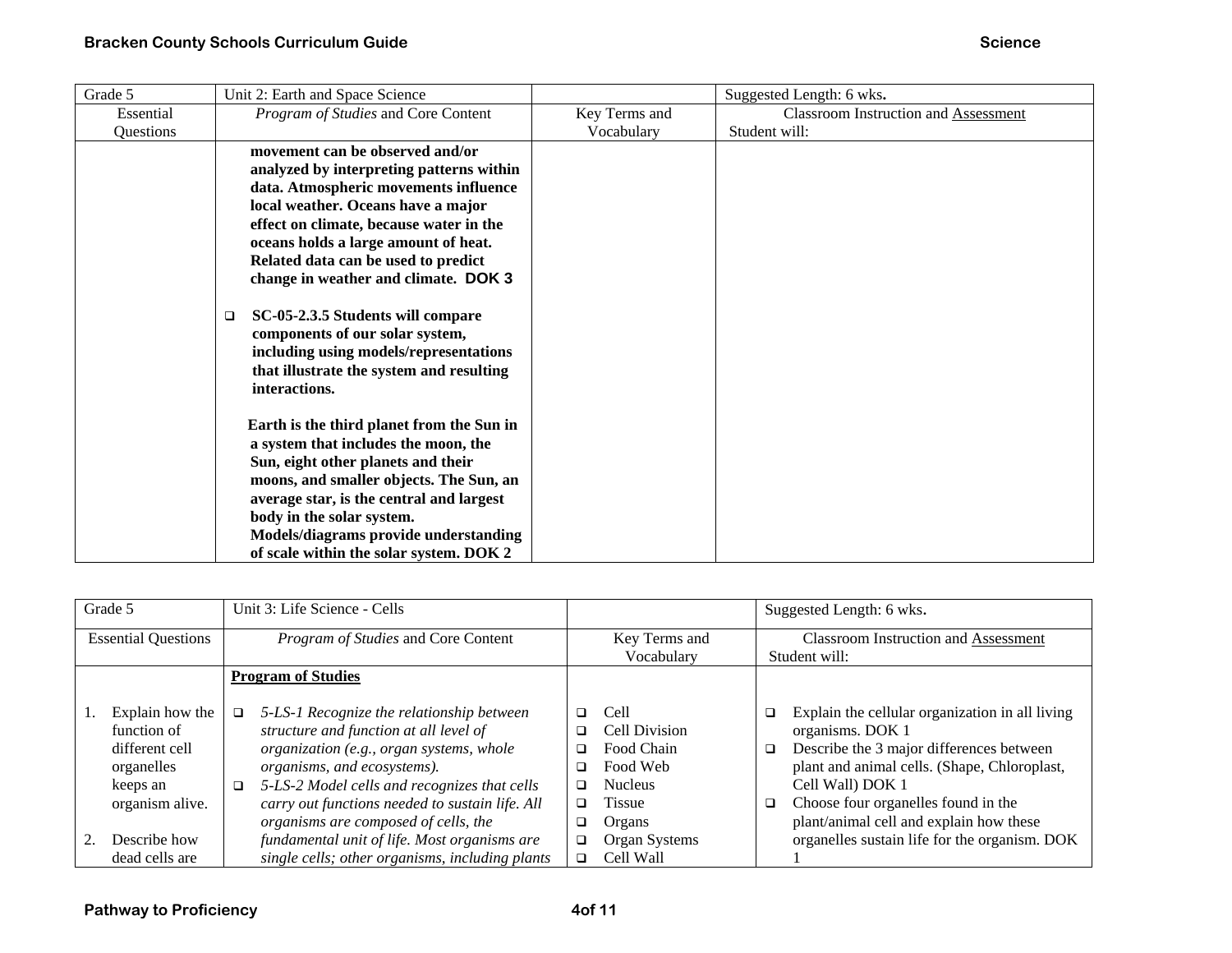| Grade 5                                                                          | Unit 3: Life Science - Cells                                                                                                                                                                                                                                                                                                                                                                                                                                                                                                                                                                                                                                                                                                                                                                                                                                                                                                                                                                                                                                                                                                                                                                                                                                                                                                                                   |                                                                                                                                                                                                                                                                                                                                                                                                                                                              | Suggested Length: 6 wks.                                                                                                                                                                                                                                                                                                                                                                                                                                                                                                                                                                                                                                                                                                                                                                  |
|----------------------------------------------------------------------------------|----------------------------------------------------------------------------------------------------------------------------------------------------------------------------------------------------------------------------------------------------------------------------------------------------------------------------------------------------------------------------------------------------------------------------------------------------------------------------------------------------------------------------------------------------------------------------------------------------------------------------------------------------------------------------------------------------------------------------------------------------------------------------------------------------------------------------------------------------------------------------------------------------------------------------------------------------------------------------------------------------------------------------------------------------------------------------------------------------------------------------------------------------------------------------------------------------------------------------------------------------------------------------------------------------------------------------------------------------------------|--------------------------------------------------------------------------------------------------------------------------------------------------------------------------------------------------------------------------------------------------------------------------------------------------------------------------------------------------------------------------------------------------------------------------------------------------------------|-------------------------------------------------------------------------------------------------------------------------------------------------------------------------------------------------------------------------------------------------------------------------------------------------------------------------------------------------------------------------------------------------------------------------------------------------------------------------------------------------------------------------------------------------------------------------------------------------------------------------------------------------------------------------------------------------------------------------------------------------------------------------------------------|
| <b>Essential Questions</b>                                                       | Program of Studies and Core Content                                                                                                                                                                                                                                                                                                                                                                                                                                                                                                                                                                                                                                                                                                                                                                                                                                                                                                                                                                                                                                                                                                                                                                                                                                                                                                                            | Key Terms and<br>Vocabulary                                                                                                                                                                                                                                                                                                                                                                                                                                  | <b>Classroom Instruction and Assessment</b><br>Student will:                                                                                                                                                                                                                                                                                                                                                                                                                                                                                                                                                                                                                                                                                                                              |
| replaced.<br>3.<br>Compare<br>different<br>organisms to<br>their<br>adaptations. | and animals are multicellular.<br>AC-2 Demonstrate the role science plays in<br>$\Box$<br>everyday life and explores different careers in<br>science<br><b>Core Content</b><br>SC-05-3.4.1 Students will describe and<br>$\Box$<br>compare living systems to understand the<br>complementary nature of structure and<br>function.<br>Observations and comparisons of living<br>systems at all levels of organization illustrate<br>the complementary nature of structure and<br>function. Important levels of organization<br>for structure and function include cells,<br>tissues, organs, organ systems, organisms<br>(e.g., bacteria, protists, fungi, plants,<br>animals), and ecosystems. Examining the<br>relationship between structure and function<br>provide the basis for comparisons and<br>classification schemes. DOK 2<br>SC-05-3.4.2 Students will explain the<br>$\Box$<br>essential functions of cells necessary to<br>sustain life.<br>Cells carry on the many functions needed to<br>sustain life. Models of cells, both physical<br>and analogical, promote understanding of<br>their structures and functions. Cells grow<br>and divide, thereby producing more cells.<br>This requires that they take in nutrients,<br>which provide energy for the work that cells<br>do and make the materials that a cell needs.<br>DOK <sub>2</sub> | Cell Membrane<br>$\Box$<br>Chloroplast<br>$\Box$<br>Community<br>$\Box$<br>$\Box$<br>Cytoplasm<br>Decomposers<br>$\Box$<br>Mitochondria<br>$\Box$<br>Vacuoles<br>□<br>Organism<br>$\Box$<br><b>Ribosomes</b><br>$\Box$<br>Endoplasmic<br>$\Box$<br>Reticulum<br>Ecosystem<br>$\Box$<br>Cell Division<br>$\Box$<br>Unicellular<br>$\Box$<br>Multicellular<br>$\Box$<br>Population<br>$\Box$<br>Decomposers<br>$\Box$<br>Abiotic<br>$\Box$<br>Biotic<br>$\Box$ | Choose 3 organisms and explain how their<br>$\Box$<br>biological adaptations have helped them to<br>survive. DOK 2<br>Design a mobile of unicellular and<br>$\Box$<br>multicellular organisms. Be sure to include<br>bacteria, protozoan, fungi, plants and animals.<br>Compare the organisms. DOK 3<br>Design an ecosystem, labeling the organism,<br>$\Box$<br>population, community, decomposers, and the<br>abiotic and biotic factors of the ecosystem.<br>DOK <sub>2</sub><br>Create a model of the plant/animal cell using<br>$\Box$<br>different kinds of medium. Label each<br>organelle and explain their function. DOK 3<br>Construct a food chain and a food web.<br>$\Box$<br>Compare a food chain to a food web. DOK 2<br>Open Response: Cellular Structure DOK 2<br>$\Box$ |
|                                                                                  | SC-05-3.4.3 Students should understand that<br>□                                                                                                                                                                                                                                                                                                                                                                                                                                                                                                                                                                                                                                                                                                                                                                                                                                                                                                                                                                                                                                                                                                                                                                                                                                                                                                               |                                                                                                                                                                                                                                                                                                                                                                                                                                                              |                                                                                                                                                                                                                                                                                                                                                                                                                                                                                                                                                                                                                                                                                                                                                                                           |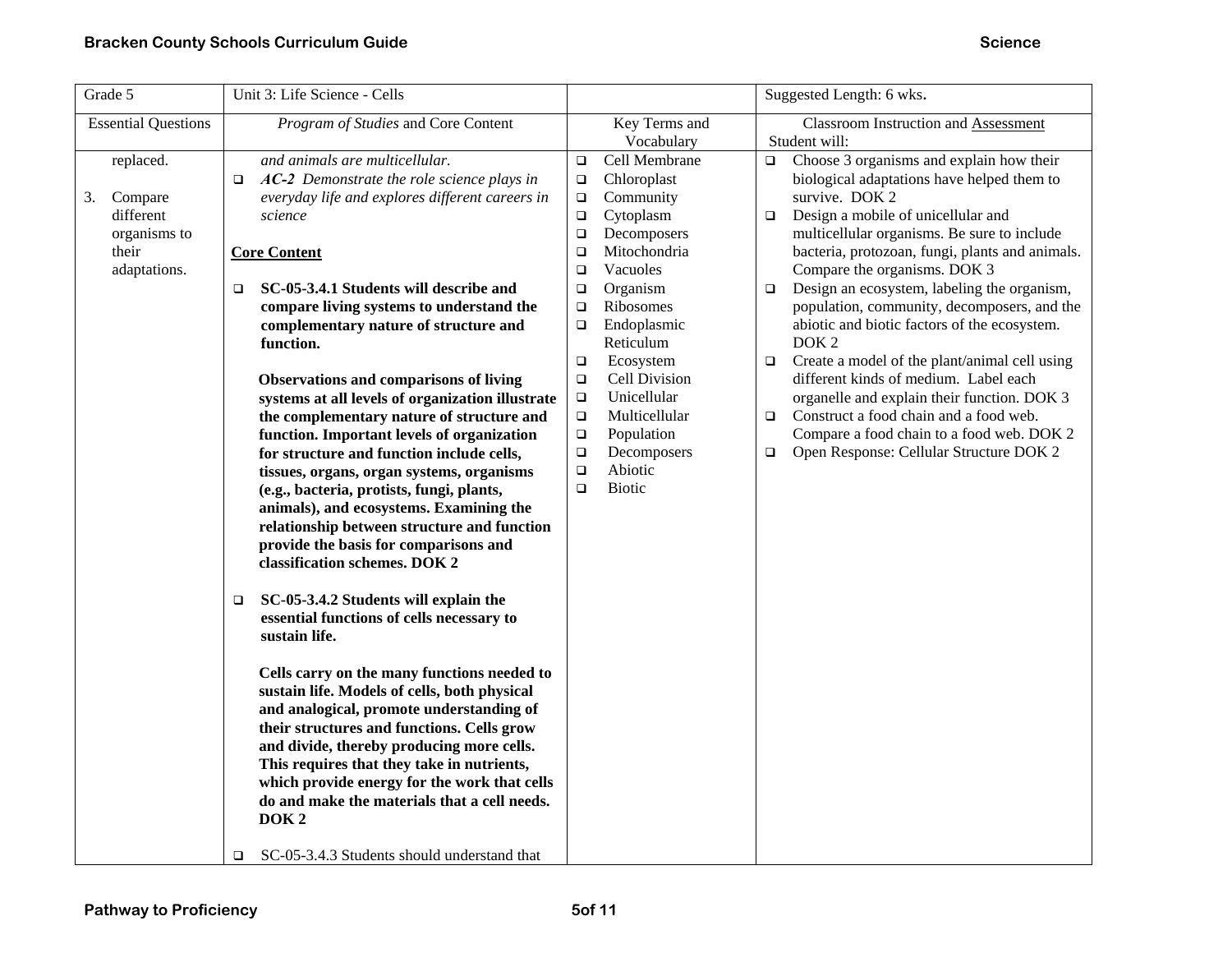| Grade 5                    | Unit 3: Life Science - Cells                                                                                                                                                                                                                                                                                                                                                                                                            |                             | Suggested Length: 6 wks.                              |
|----------------------------|-----------------------------------------------------------------------------------------------------------------------------------------------------------------------------------------------------------------------------------------------------------------------------------------------------------------------------------------------------------------------------------------------------------------------------------------|-----------------------------|-------------------------------------------------------|
| <b>Essential Questions</b> | Program of Studies and Core Content                                                                                                                                                                                                                                                                                                                                                                                                     | Key Terms and<br>Vocabulary | Classroom Instruction and Assessment<br>Student will: |
|                            | all organisms are composed of cells, the<br>fundamental unit of life. Most organisms are<br>single cells; other organisms, including plants<br>and animals are multicellular.                                                                                                                                                                                                                                                           |                             |                                                       |
|                            | SC-05-3.5.1 Students will describe cause and<br>$\Box$<br>effect relationships between enhanced<br>survival/reproductive success and particular<br>biological adaptations (e.g., changes in<br>structures, behaviors, and/or physiology) to<br>generalize about the diversity of species.                                                                                                                                               |                             |                                                       |
|                            | Biological change over time accounts for the<br>diversity of species developed through<br>gradual processes over many generations.<br><b>Examining cause and effect relationships</b><br>between enhanced survival/reproductive<br>success and biological adaptations (e.g.,<br>changes in structures, behaviors, and/or<br>physiology), based on evidence gathered,<br>creates the basis for explaining diversity.<br>DOK <sub>2</sub> |                             |                                                       |
|                            | SC-05-3.5.2 Students should understand that<br>$\Box$<br>all organisms must be able to obtain and use<br>resources, grow, reproduce, and maintain<br>stable internal conditions while living in a<br>constantly changing external environment.                                                                                                                                                                                          |                             |                                                       |
|                            | SC-05-4.7.1 Students will:<br>$\Box$<br>describe and categorize populations of<br>$\Box$<br>organisms according to the function<br>they serve in an ecosystem (e.g.,<br>producers, consumers, decomposers);<br>draw conclusions about the effects of<br>$\Box$<br>changes to populations in an ecosystem.                                                                                                                               |                             |                                                       |
|                            | Populations of organisms can be categorized<br>by the function they serve in an ecosystem.                                                                                                                                                                                                                                                                                                                                              |                             |                                                       |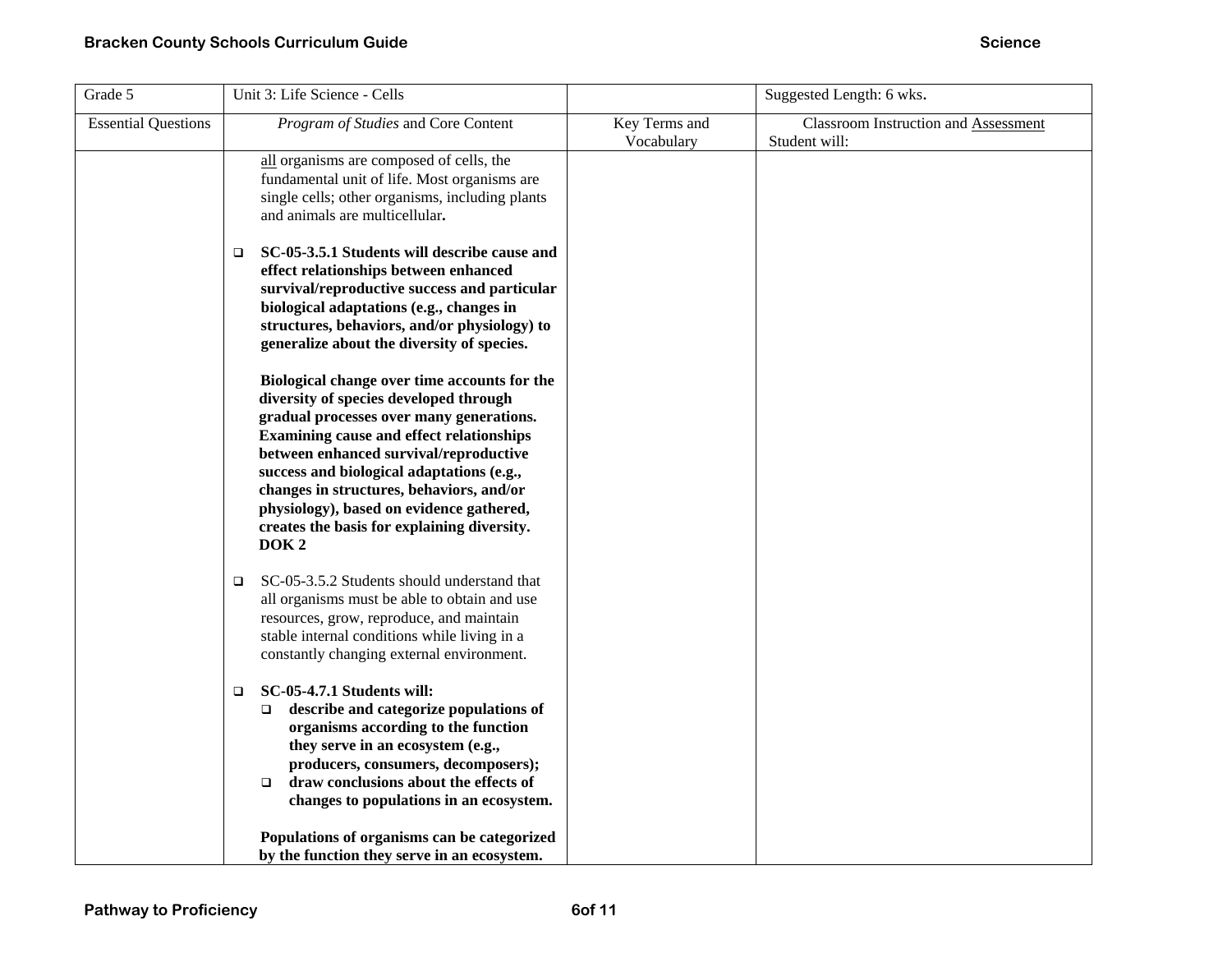| Grade 5                    | Unit 3: Life Science - Cells                                                                                                                                                                                                                                                                                                                                                                                                                                                                                                                                   |                             | Suggested Length: 6 wks.                              |
|----------------------------|----------------------------------------------------------------------------------------------------------------------------------------------------------------------------------------------------------------------------------------------------------------------------------------------------------------------------------------------------------------------------------------------------------------------------------------------------------------------------------------------------------------------------------------------------------------|-----------------------------|-------------------------------------------------------|
| <b>Essential Questions</b> | Program of Studies and Core Content                                                                                                                                                                                                                                                                                                                                                                                                                                                                                                                            | Key Terms and<br>Vocabulary | Classroom Instruction and Assessment<br>Student will: |
|                            | Plants and some microorganisms are<br>producers because they make their own<br>food. All animals, including humans, are<br>consumers, and obtain their food by eating<br>other organisms. Decomposers, primarily<br>bacteria and fungi, are consumers that use<br>waste materials and dead organisms for<br>food. Food webs identify the relationships<br>among producers, consumers, and<br>decomposers in an ecosystem. Using data<br>gained from observing interacting<br>components within an ecosystem, the effects<br>of changes can be predicted. DOK 3 |                             |                                                       |
|                            | SC-05-4.7.2 Students should understand that a<br>$\Box$<br>population consists of all individuals of a<br>species that occur together at a given place and<br>time. All populations living together and the<br>physical factors with which they interact<br>compose an ecosystem.                                                                                                                                                                                                                                                                              |                             |                                                       |

| Grade 5                    | Unit 4: Physical Science: Properties of Matter         |                                  | Suggested Length: 6 wks.                         |
|----------------------------|--------------------------------------------------------|----------------------------------|--------------------------------------------------|
| <b>Essential Questions</b> | Program of Studies and Core Content                    | Key Terms and Vocabulary         | <b>Classroom Instruction and Assessment</b>      |
|                            |                                                        |                                  | Student will:                                    |
|                            | <b>Program of Studies</b>                              |                                  |                                                  |
|                            |                                                        |                                  |                                                  |
| 1. Describe the            | 7-PS-1 Investigate characteristic properties<br>$\Box$ | Matter<br>◻                      | Research 4 different substances for their        |
| building blocks            | of substances.                                         | <b>Mass</b><br>◻                 | boiling point, melting point, freezing point,    |
| of matter.                 | 7-PS-2 Examine chemical reactions between<br>$\Box$    | Volume<br>□                      | solubility, and density. Explain how these       |
|                            | substances recognize that the total mass               | Weight<br>□                      | characteristics differentiate one substance from |
| 2. Explain how             | remains the same and that substances are               | Density<br>□                     | another. DOK 2                                   |
| compounds are              | categorized by how they react.                         | Insulate<br>□                    | Design an experiment, using different            |
| made.                      | 7-PS-3 Recognize that elements do not break<br>$\Box$  | Element<br>◻                     | strategies, to show how a mixture of             |
|                            | down during normal laboratory reactions and            | Compound<br>$\Box$               | substances can be separated into its original    |
| 3. Compare                 | how elements combine to produce compounds              | <b>Conservation of Mass</b><br>▫ | components. DOK 2                                |
| physical and               |                                                        | Proton<br>◻                      | Construct a model to show how substances can     |
| chemical                   | <b>Core Content</b>                                    | Neutron                          | be a solid, liquid, or gas by explaining the     |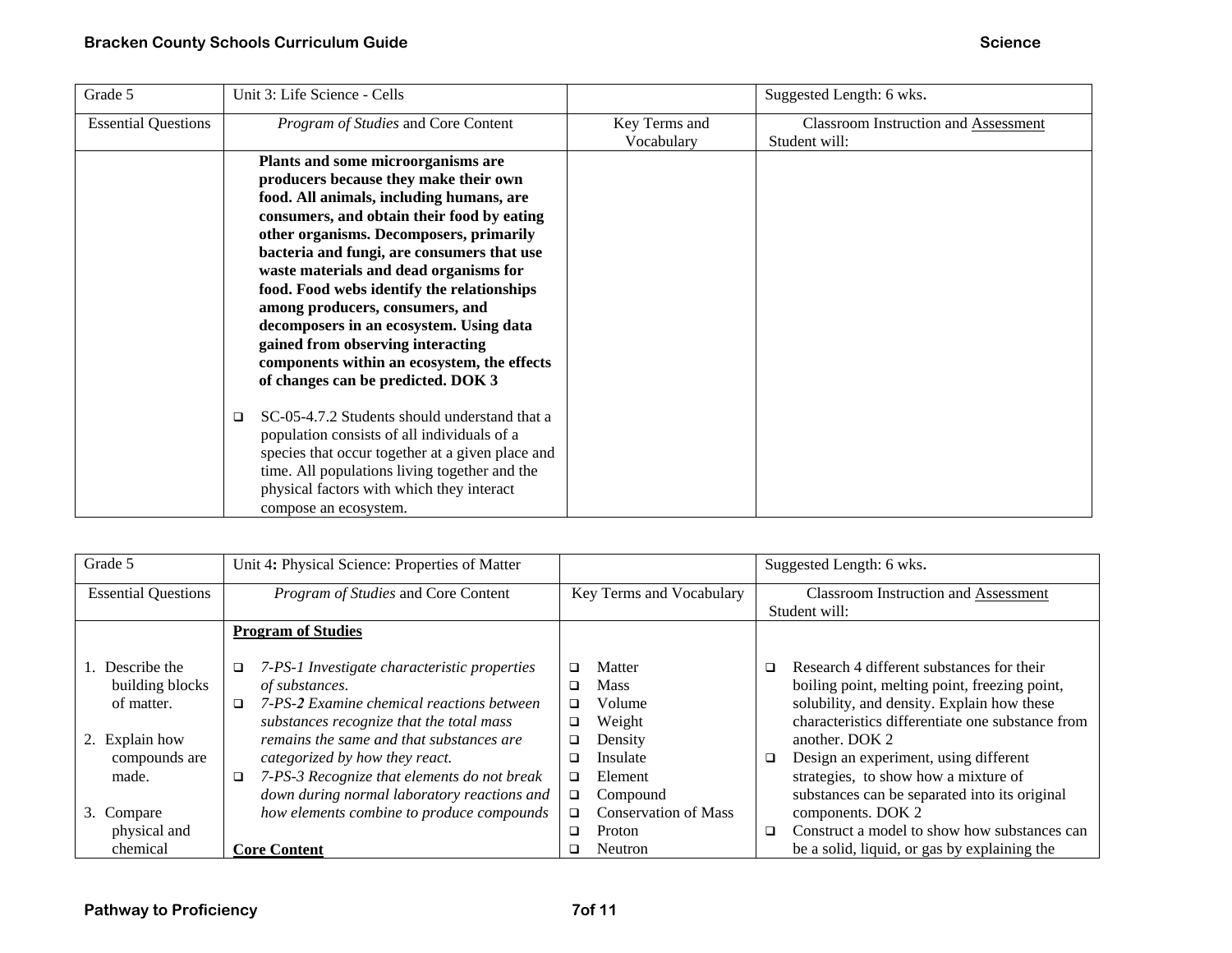| Grade 5                    | Unit 4: Physical Science: Properties of Matter                                                                                                                                                                                                                                           |                                                                                                                                                                                                                                                                                                           | Suggested Length: 6 wks.                                                                                                                                                                                                                                                                                                                                                                                                                                                                                                                                                          |
|----------------------------|------------------------------------------------------------------------------------------------------------------------------------------------------------------------------------------------------------------------------------------------------------------------------------------|-----------------------------------------------------------------------------------------------------------------------------------------------------------------------------------------------------------------------------------------------------------------------------------------------------------|-----------------------------------------------------------------------------------------------------------------------------------------------------------------------------------------------------------------------------------------------------------------------------------------------------------------------------------------------------------------------------------------------------------------------------------------------------------------------------------------------------------------------------------------------------------------------------------|
| <b>Essential Questions</b> | Program of Studies and Core Content                                                                                                                                                                                                                                                      | Key Terms and Vocabulary                                                                                                                                                                                                                                                                                  | <b>Classroom Instruction and Assessment</b><br>Student will:                                                                                                                                                                                                                                                                                                                                                                                                                                                                                                                      |
| changes.                   | SC-05-1.1.1 Students will describe the<br>□<br>physical properties of substances (e.g.,<br>boiling point, solubility, density).<br>A substance has characteristic physical<br>properties (e.g., boiling point, solubility)<br>that are independent of the amount of the<br>sample. DOK 2 | Electron<br>$\Box$<br><b>Nucleus</b><br>□<br>Molecule<br>□<br>Solid<br>□<br>Liquid<br>□<br>Gas<br>□<br>Melting point<br>□<br>Mixture<br>$\Box$<br>Boiling point<br>□<br>Freezing point<br>□<br>Compound<br>□<br>Periodic Table<br>□<br>Scientific formula<br>□<br>Properties<br>□<br>Physical change<br>□ | location of the atoms. DOK 2<br>Compare different elements according to their<br>□<br>properties.<br>Design a model of an atom, showing its<br>❏<br>electron configuration and its nucleus. DOK 2<br>Model and describe the chemical and physical<br>□<br>characteristics of matter. DOK 2<br>Design a rocket using alka-seltzer tablets, film<br>□<br>canister and water to illustrate a chemical<br>change. Explain what new substance was made<br>and why this substance propelled the film<br>canister. DOK 2<br>Open Response: Characteristics of a<br>□<br>Substance. DOK 2 |
|                            |                                                                                                                                                                                                                                                                                          | Chemical change<br>□<br>Chemical reaction<br>$\Box$<br>Condensation<br>□<br>Solute<br>□<br>Solvent<br>□<br>Solubility<br>□                                                                                                                                                                                |                                                                                                                                                                                                                                                                                                                                                                                                                                                                                                                                                                                   |

| Grade 5                    | Unit 5: Physical Science: Motion and Forces                     |                             | Suggested Length: 6 wks.                            |
|----------------------------|-----------------------------------------------------------------|-----------------------------|-----------------------------------------------------|
| <b>Essential Questions</b> | Program of Studies and Core Content<br>Key Terms and Vocabulary |                             | <b>Classroom Instruction and Assessment</b>         |
|                            |                                                                 |                             | Student will:                                       |
|                            | <b>Program of Studies</b>                                       |                             |                                                     |
|                            |                                                                 |                             |                                                     |
| Describe how               | 6-PS-1 Describe, measure and represent an<br>$\Box$             | Force<br>□                  | Analyze Newton's first law of motion (objects)<br>◻ |
| visible and                | object's motion.                                                | Inertia<br>◻                | at rest remain at rest, etc.) through the use of    |
| invisible forces           | 6-PS-2 Investigate balanced or unbalanced<br>$\Box$             | Friction<br>◻               | marbles in a classic game of marbles. DOK 2         |
| can change an              | forces and the effects on an object's motion.                   | Speed<br>❏                  | Using track and different size matchbox cars,<br>❏  |
| objects motion,            |                                                                 | Velocity<br>□               | determine if inertia and or elevation has           |
| direction, speed,          | <b>Core Content</b>                                             | Acceleration                | anything to do with acceleration of the car.        |
| and position.              |                                                                 | <b>Balanced forces</b><br>◻ | Record data on a graph and analyze data. DOK        |
|                            | SC-05-1.2.1 Students will interpret data in<br>$\Box$           | Unbalanced force<br>□       |                                                     |
| Explain how                | order to make qualitative (e.g., fast, slow,                    | Action<br>◻                 | Demonstrate balanced and unbalanced forces<br>□     |
| scientist record           | forward, backward) and quantitative                             | Reaction<br>□               | using balloon rockets. Record and analyze           |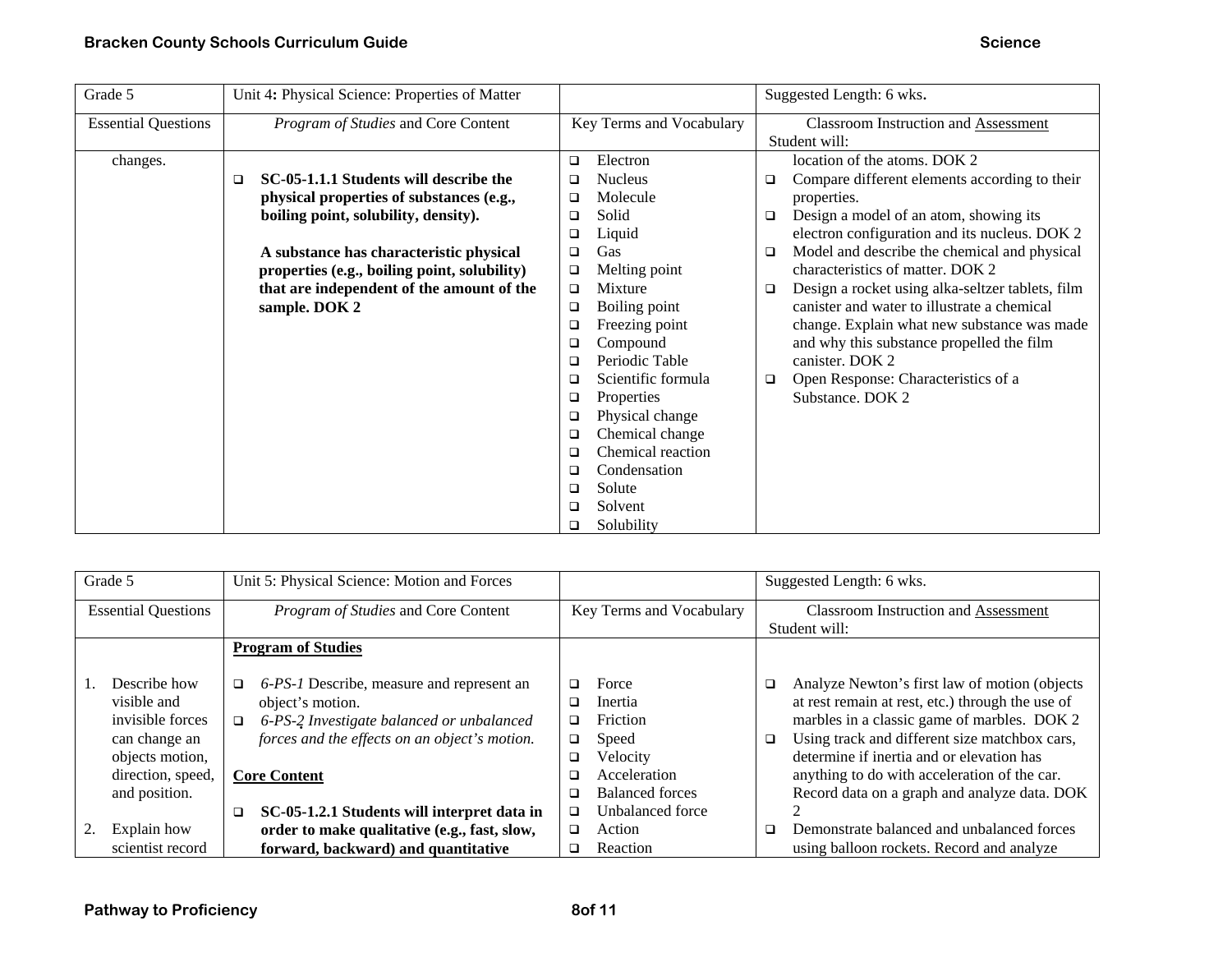| Grade 5                    | Unit 5: Physical Science: Motion and Forces                                                                                                                                                                    |                             | Suggested Length: 6 wks.                          |
|----------------------------|----------------------------------------------------------------------------------------------------------------------------------------------------------------------------------------------------------------|-----------------------------|---------------------------------------------------|
| <b>Essential Questions</b> | Program of Studies and Core Content                                                                                                                                                                            | Key Terms and Vocabulary    | <b>Classroom Instruction and Assessment</b>       |
|                            |                                                                                                                                                                                                                |                             | Student will:                                     |
| and analyze                | descriptions and predictions about the                                                                                                                                                                         | Gravity<br>$\Box$           | data. DOK 2                                       |
| their data for             | straight-line motion of an object.                                                                                                                                                                             | Magnetism<br>❏              | Construct an experiment using different size<br>□ |
| qualitative and            |                                                                                                                                                                                                                | Weight<br>□                 | magnets to see their effects on metal model       |
| quantitative               | The motion of an object can be described by                                                                                                                                                                    | Newton Laws<br>◻            | cars. Record data on a graph and analyze data.    |
| measurements.              | its relative position, direction of motion,                                                                                                                                                                    | Motion<br>□                 | DOK <sub>2</sub>                                  |
|                            | and speed. That motion can be measured                                                                                                                                                                         | <b>Simple Machines</b><br>□ | Open Response: Newton's Laws. DOK 2<br>$\Box$     |
|                            | and represented on a graph. DOK 3                                                                                                                                                                              |                             |                                                   |
|                            | SC-05-1.2.2 Students should understand that<br>□<br>forces are pushes and pulls, and that these<br>pushes and pulls may be invisible (e.g.,<br>gravity, magnetism) or visible (e.g., friction,<br>collisions). |                             |                                                   |

| Grade 5                                                                                               | Unit 6: Physical Science: Transfer of Energy                                                                                                                                                                                                                                                                |                                                                                                                                                                           | Suggested Length: 6 wks.                                                                                                                                                                                                                                                                                              |
|-------------------------------------------------------------------------------------------------------|-------------------------------------------------------------------------------------------------------------------------------------------------------------------------------------------------------------------------------------------------------------------------------------------------------------|---------------------------------------------------------------------------------------------------------------------------------------------------------------------------|-----------------------------------------------------------------------------------------------------------------------------------------------------------------------------------------------------------------------------------------------------------------------------------------------------------------------|
| Essential<br>Questions                                                                                | Program of Studies and Core Content                                                                                                                                                                                                                                                                         | Key Terms and Vocabulary                                                                                                                                                  | <b>Classroom Instruction and Assessment</b><br>Student will:                                                                                                                                                                                                                                                          |
|                                                                                                       | <b>Program of Studies</b>                                                                                                                                                                                                                                                                                   |                                                                                                                                                                           |                                                                                                                                                                                                                                                                                                                       |
| Explain how<br>energy moves<br>from one place<br>to another.<br>Describe the<br>2.<br>different forms | 5-PS-1 Demonstrate that energy is a property<br>$\Box$<br>of substances.<br>5-PS-2 Observe forms of energy transfer.<br>$\Box$<br>(e.g., vibration)<br>5-PS-3 Observe the ways heat can move.<br>$\Box$<br>5-PS-4 Recognize that the Sun's energy<br>$\Box$<br>arrives as light with a range of wavelengths | Kinetic energy<br>□<br>Potential energy<br>□<br>Electric energy<br>$\Box$<br>Thermal energy<br>□<br>Conduction<br>❏<br>Convection<br>□<br><b>Convection Currents</b><br>□ | Create a presentation showing 2 ways in which<br>energy travels. DOK 3<br>Construct electrical circuits showing energy<br>□<br>transfer. Use poster board to illustrate and<br>explain this transfer of energy. Be sure to<br>include evidence of heat, light, sound and<br>magnetic effects that are produced. DOK 2 |
| of wave energy.                                                                                       | and explore how light interacts with matter<br>5-PS-5 Observe how electrical circuits<br>$\Box$<br>transfer electrical energy                                                                                                                                                                               | Radiation<br>□<br>Vibration<br>□<br>Sound wave<br>❏<br>Compression<br>❏                                                                                                   | Draw a roller coaster showing the kinetic and<br>□<br>potential energy. Include forces such as gravity<br>and friction.<br>DOK <sub>2</sub>                                                                                                                                                                           |
|                                                                                                       | <b>Core Content</b>                                                                                                                                                                                                                                                                                         | Pitch<br>□<br>Frequency<br>□                                                                                                                                              | Research different forms of energy: Light,<br>Heat, Sound, Electrical, Chemical, Kinetic and                                                                                                                                                                                                                          |
|                                                                                                       | <b>SC-05-4.6.1 Students will:</b><br>□<br>classify energy phenomena as kinetic<br>o                                                                                                                                                                                                                         | Volume<br>❏<br>Decibel<br>❏                                                                                                                                               | Potential Energy. Report how these energy's<br>are used everyday. DOK 3                                                                                                                                                                                                                                               |
|                                                                                                       | or potential;<br>describe the transfer of energy<br>□                                                                                                                                                                                                                                                       | Reflection<br>□<br>Absorption<br>□<br>Echo                                                                                                                                | Research how light interacts with matter<br>□<br>through refraction, absorption and reflection.                                                                                                                                                                                                                       |
|                                                                                                       | occurring in simple systems or related                                                                                                                                                                                                                                                                      | □                                                                                                                                                                         | Compare each interaction and give an example                                                                                                                                                                                                                                                                          |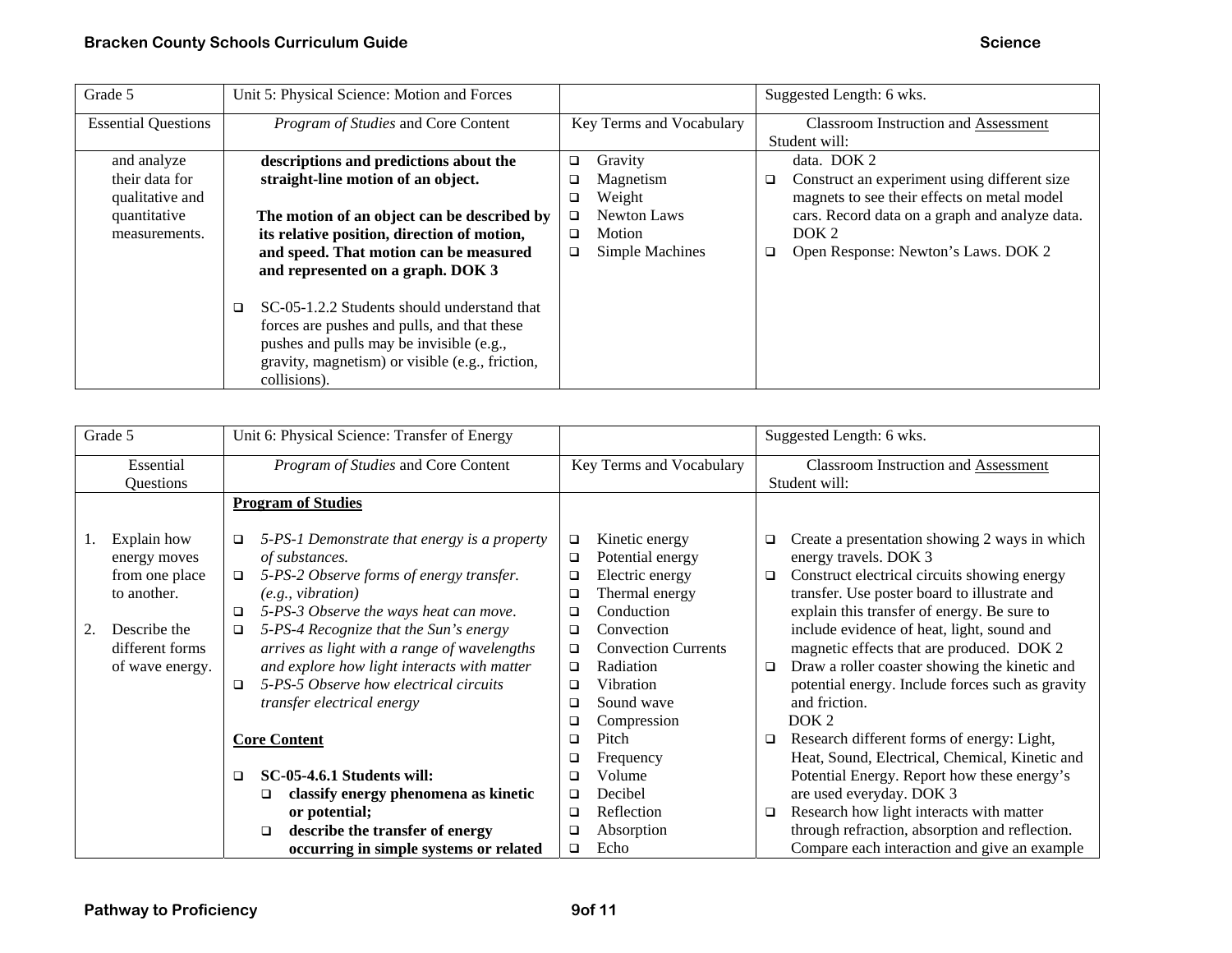| Grade 5                | Unit 6: Physical Science: Transfer of Energy                                                                                                                                                                                                                                                                                                                                                                                                                                                                                                                                                                                                                                                                                                                                                                                                                                                                                                                                                                                                                                                                                                                                                                                                                                                                              |                                                                                                                                                                                                                                                                                                                                                                                                                                                                                                                                    | Suggested Length: 6 wks.                                                                                                                                                                                                                  |
|------------------------|---------------------------------------------------------------------------------------------------------------------------------------------------------------------------------------------------------------------------------------------------------------------------------------------------------------------------------------------------------------------------------------------------------------------------------------------------------------------------------------------------------------------------------------------------------------------------------------------------------------------------------------------------------------------------------------------------------------------------------------------------------------------------------------------------------------------------------------------------------------------------------------------------------------------------------------------------------------------------------------------------------------------------------------------------------------------------------------------------------------------------------------------------------------------------------------------------------------------------------------------------------------------------------------------------------------------------|------------------------------------------------------------------------------------------------------------------------------------------------------------------------------------------------------------------------------------------------------------------------------------------------------------------------------------------------------------------------------------------------------------------------------------------------------------------------------------------------------------------------------------|-------------------------------------------------------------------------------------------------------------------------------------------------------------------------------------------------------------------------------------------|
| Essential<br>Questions | Program of Studies and Core Content                                                                                                                                                                                                                                                                                                                                                                                                                                                                                                                                                                                                                                                                                                                                                                                                                                                                                                                                                                                                                                                                                                                                                                                                                                                                                       | Key Terms and Vocabulary                                                                                                                                                                                                                                                                                                                                                                                                                                                                                                           | Classroom Instruction and Assessment<br>Student will:                                                                                                                                                                                     |
|                        | data.<br>Energy can be classified as kinetic or<br>potential. Energy is a property of many<br>substances and energy can be found in<br>several different forms. For example,<br>chemical energy as found in food we eat or<br>in the gasoline we burn in our car. Heat,<br>light (solar), sound, electrical energy and<br>the energy associated with motion (called<br>kinetic energy) are examples of other forms<br>of energy. Objects can also have energy<br>simply by virtue of their position, called<br>potential energy. Energy is transferred in<br>many ways. Analyzing simple systems can<br>provide the basis for describing the<br>transfer of energy occurring within the<br>system. DOK 2<br>SC-05-4.6.2 Students should understand that<br>□<br>the Sun is a major source of energy for<br>changes on Earth's surface. The Sun loses<br>energy by emitting light. A tiny fraction of<br>that light reaches Earth, transferring energy<br>from the Sun to Earth.<br>SC-05-4.6.3 Students will:<br>❏<br>draw conclusions about the transfer of<br>□<br>energy within models/representations<br>of electrical circuits as evidenced by<br>the heat, light, sound, and magnetic<br>effects that are produced;<br>describe changes within the system<br>$\Box$<br>that would affect the transfer of<br>energy. | Echolocation<br>$\Box$<br>Doppler effect<br>$\Box$<br>Fundamental frequency<br>□<br>Overtone<br>$\Box$<br>Resonance<br>$\Box$<br>Light energy<br>$\Box$<br>Law of reflection<br>$\Box$<br>Concave mirror<br>$\Box$<br>Convex mirror<br>$\Box$<br>Transparent<br>$\Box$<br>Translucent<br>$\Box$<br>Polarization<br>$\Box$<br>Refraction<br>$\Box$<br>Concave lens<br>$\Box$<br>Convex lens<br>$\Box$<br>Prism<br>$\Box$<br>Electromagnetic<br>$\Box$<br>Laser<br>$\Box$<br>Sound Energy<br>$\Box$<br><b>Light Energy</b><br>$\Box$ | of each. DOK 2<br>Describe how heat energy moves from warmer<br>$\Box$<br>objects to cooler objects by producing a<br>poster/model. Explain how this phenomenon<br>causes movement. DOK 2<br>Open Response: Energy Forms. DOK 2<br>$\Box$ |
|                        | Electrical circuits provide a means of<br>transferring electrical energy. This transfer<br>can be observed and described as heat,                                                                                                                                                                                                                                                                                                                                                                                                                                                                                                                                                                                                                                                                                                                                                                                                                                                                                                                                                                                                                                                                                                                                                                                         |                                                                                                                                                                                                                                                                                                                                                                                                                                                                                                                                    |                                                                                                                                                                                                                                           |